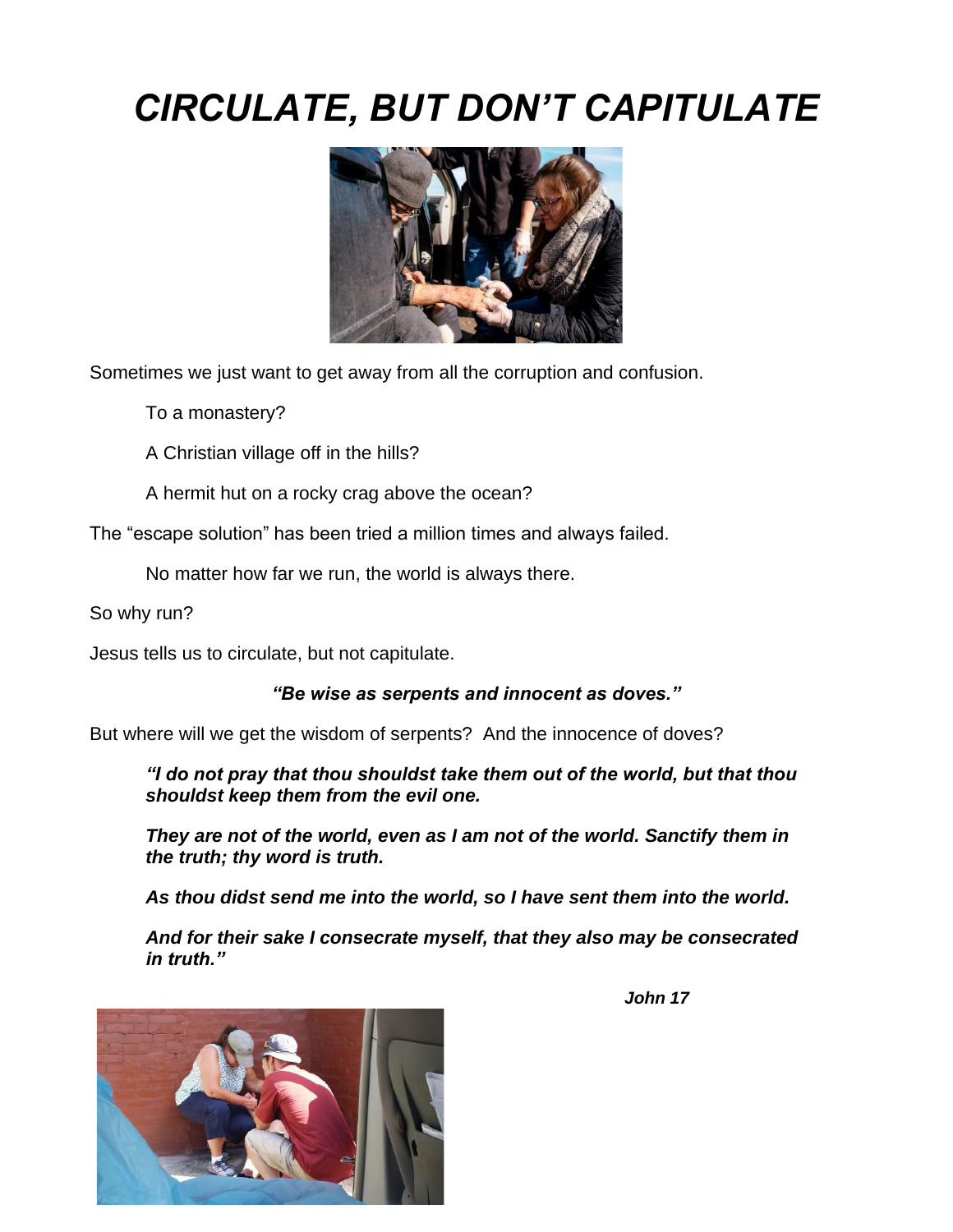We become wise as serpents and innocent as doves when Jesus consecrates us.

### *"And for their sake I consecrate myself, that they also may be consecrated in truth."*

#### **He makes us wise as serpents.**

So that we stay focused.

We don't get sucked into the mind-set of this world.

We know who we belong to.

We're on our way to a cross.

By this wisdom we discern deceit.

We smell evil when it enters the room.

And we fix on the "one thing needful":

# **The Father's Kingdom.**

# **The Father's will.**

*The seventy returned with joy, saying, "Lord, even the demons are subject to us in your name!" And he said to them, "I saw Satan fall like lightning from heaven. Behold, I have given you authority to tread upon serpents and scorpions, and over all the power of the enemy; and nothing shall hurt you. Nevertheless do not rejoice in this, that the spirits are subject to you; but rejoice that your names are written in heaven."*

 *Luke10*

#### **He makes us innocent as doves.**

*In that same hour he rejoiced in the Holy Spirit and said, "I thank thee, Father, Lord of heaven and earth, that thou hast hidden these things from the wise and understanding and revealed them to babes; yea, Father, for such was thy gracious will."*

 *Luke 10*

We are innocent when we become babes before our Lord.

When we trust him like little children.

Child-like innocence is a wall of protection.

Causing us to recoil from temptation.

Helping us to discern lies.

Empowering us to speak and live the truth.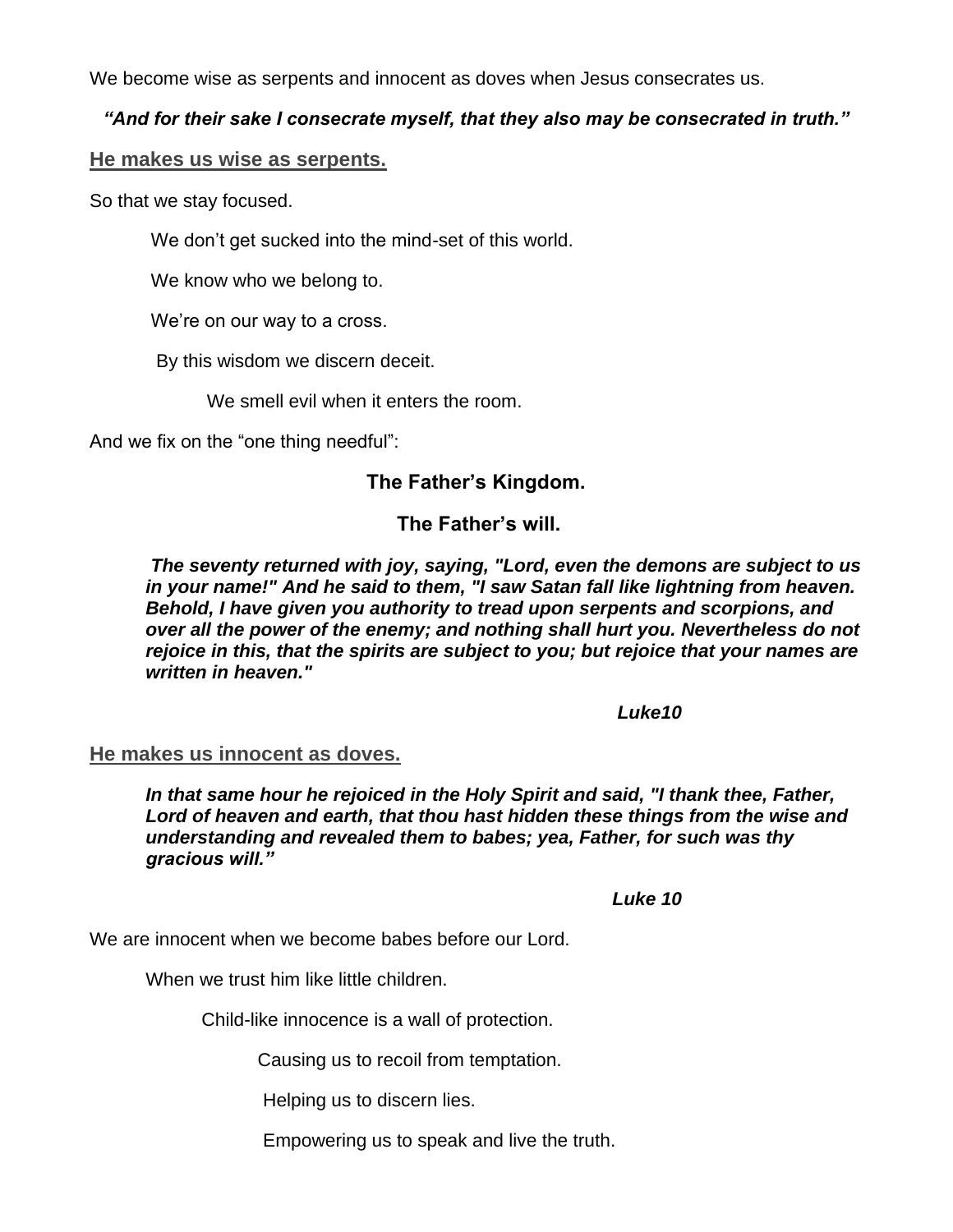We live our lives in the thick of the confusion.



**We circulate, but we do not capitulate.**

## **That's how our Lord did it.**

*And as he sat at table in the house, behold, many tax collectors and sinners came and sat down with Jesus and his disciples. And when the Pharisees saw this, they said to his disciples, "Why does your teacher eat with tax collectors and sinners?"*

*But when he heard it, he said, "Those who are well have no need of a physician, but those who are sick. Go and learn what this means, `I desire mercy, and not sacrifice.' For I came not to call the righteous, but sinners."*

 *Matthew 9*



# **That's how Paul did it.**

*Three times I have been beaten with rods; once I was stoned. Three times I have been shipwrecked; a night and a day I have been adrift at sea; on frequent journeys, in danger from rivers, danger from robbers, danger from my own people, danger from Gentiles, danger in the city, danger in the wilderness, danger at sea, danger from false brethren; in toil and hardship, through many a sleepless night, in hunger and thirst, often without food, in cold and exposure.*

 *II Corinthians 11*

## **That's how we do it.**

*We circulate* with our eyes open to the forgotten ones.

*We never capitulate* because our hearts are fixed on God.